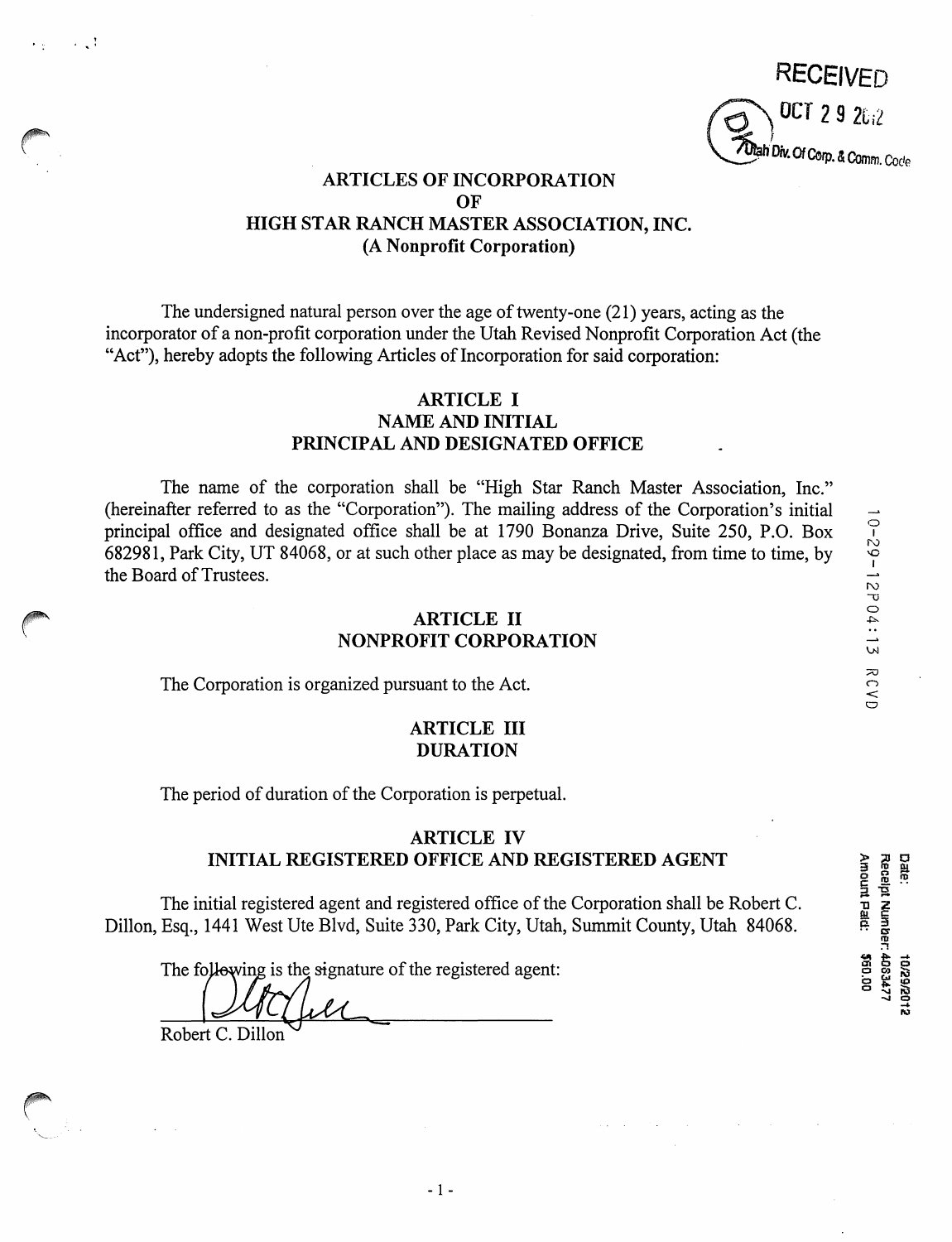# **ARTICLE V PURPOSE AND POWERS**

 $\sim$  1

The specific purpose of this Corporation is to engage in the business of property management and to act as agent for its members in acquiring, holding, improving, and otherwise dealing with and respect of real property and real property improvements in the planned unit development project known as the High Star Ranch (the "Project") located on State Road 32 in Kamas City, Summit County, Utah. A Master Declaration of Covenants, Conditions and Restrictions for High Star Ranch have been filed as Entry No. , at Book , Page , in the Official Records of the Recorder's Office for Summit County, Utah (THE "Master Declaration"). Reference is hereby made to the Master Declaration for all defined terms used in these Articles and not otherwise defined herein. Except as limited in these Articles, the Corporation shall have all of the powers set forth in Sections 16-6a-302 and 303 of the Act and in the Master Declaration. Notwithstanding any of the above statements of purposes and powers, this Corporation shall not, except to an insubstantial degree, engage in any activities or exercise any powers that are not in furtherance of the specific purpose of this Corporation.

# **ARTICLE VI MEMBERSHIP**

The Corporation shall have three classes of membership consisting of persons owning a Lot, a Neighborhood Association or the Declarant in the Project as provided in Section 3.13 of the Master Declaration. No person who has conveyed or otherwise disposed of his or her ownership interest in a Lot, or who has recorded a Plat and Neighborhood Declaration on a Lot, shall thereafter be entitled to hold or retain the membership in the Corporation which is appurtenant to that Lot. The conveyance or other disposition (including the reocrding of a Plat and Neighborhood Declaration) by a person entitled to membership in the Corporation of all such person's ownership in a Lot shall be deemed to constitute, and may be treated by the Corporation as, a transfer and conveyance of such membership to such person who is the successor-in-interest in olwnership of the Lot or to the Neighborhood Association created by the recordation of a Plat and Neighborhood Declaration; and the Corporation shall be entitled to change its records to reflect the new ownership of that membership interest. In the event of dissolution of the Corporation, the rights of the members in the assets of the Corporation and any distributions by the corporation shall be in the proportions in which the common areas and facilities of the Project are owned by the members.

# **ARTICLE VII PROHIBITION AGAINST DISTRIBUTION OF INCOME**

This Corporation is one which does not contemplate pecuniary gain or profit to the Members thereof and is organized solely for nonprofit purposes. In no event shall the net earnings, income or assets of this Corporation be distributed to, or inure to the benefit of, any Member, Trustee or Officer of this Corporation or other private individual, either directly or indirectly, except upon winding up and dissolution. Nothing herein shall prohibit the Corporation from reimbursing the members of the Board of Trustees and officers of the Corporation for all expenses reasonably incurred by them in performing services rendered to the Corporation.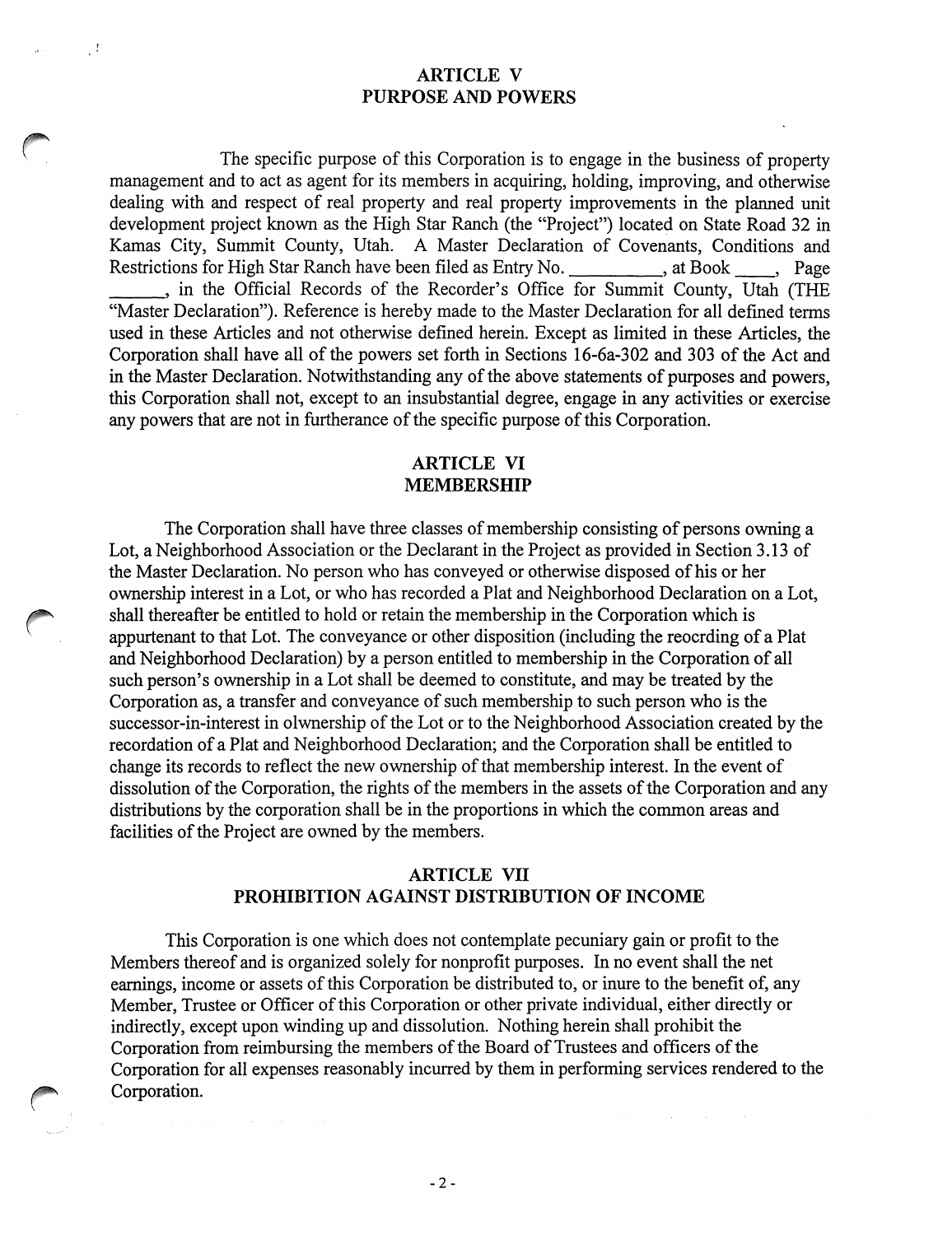#### **ARTICLE VIII EVIDENCE OF MEMBERSHIP AND VOTING RIGHTS**

Membership in the Corporation shall be evidenced and shown on the records of the Corporation. The voting rights of Members shall be as set forth in the Master Declaration, including, without limitation, Sections 3.14 through 3.16.

# **ARTICLE IX LIABILITY FOR DEBTS**

Members of the Corporation, members of the Board of Trustees and officers of the Corporation shall not be liable for the debts of the Corporation.

#### **ARTICLE X BOARD OF TRUSTEES**

The Corporation shall have a Board of Trustees which shall consist of three (3) Trustees. At the first annual meeting the members shall elect one (1) Trustee to serve for a term of one (1) year; one (1) Trustee to serve for a term of two (2) years; and one (1) Trustee to serve a term of three (3) years, and at each annual meeting thereafter the members shall elect one (1) Trustee for a term of three (3) years. In the event the majority of member decides to increase the number of Trustees from time to time, the members shall have the right to fill vacancies occasioned by such increase, and such newly elected Trustees shall serve terms of three (3) years and until their successors are duly elected and qualified. The names and addresses of the persons who are to serve as Trustees until the first annual meeting of members and until their successors are duly elected and qualified are:

Name: Mark J. Fischer Jill Packham Tom R. Grimmett

Address: 2245 Monitor Drive, Park City, UT 84060 1790 Bonanza Drive, Suite 250, Park City, UT 84060 2275 Corporate Circle, Suite 120, Henderson, NV 89074

# **ARTICLE XI LIMITATION OF LIABILITY**

The personal liability of each member of the Board of Trustees and each officer of the Corporation, for monetary or other damages, for conduct as a director or officer shall be eliminated to the full extent permitted by applicable law.

#### **ARTICLE XII INDEMNIFICATION**

To the full extent permitted by the Act, the Corporation shall indemnify any trustee or officer of the Corporation made a party to a proceeding because such individual is or was a trustee or officer of the Corporation against liability incurred in that proceeding.

 $-3 -$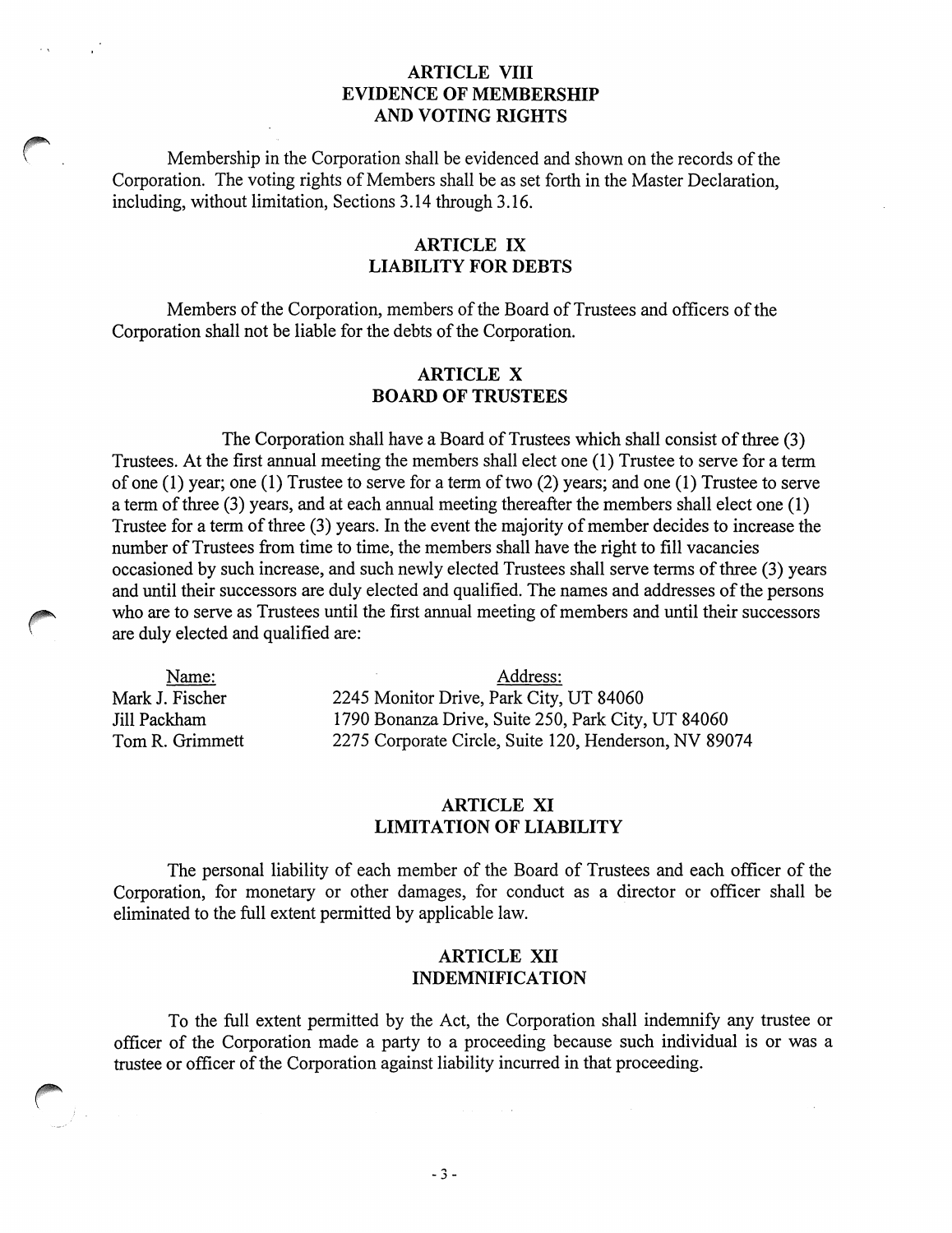# **ARTICLE XIII ADVANCEMENT OF EXPENSES**

The Corporation may, but shall not be required to, pay for or reimburse the reasonable expenses incurred by a trustee or officer who is a party to a proceeding in advance of the final disposition of the proceeding to the full extent permitted by the Act.

 $\mathbf{r}$  is  $\mathbf{r}$  in  $\mathbf{r}$ 

 $\bigcap$ 

#### **ARTICLE XIV DISSOLUTION**

Upon the winding up and dissolution of this Corporation, after paying or adequately providing for the debts and obligations of this Corporation and satisfaction of all other requirements set forth in the Act, the remaining assets may be distributed to the Members of this Corporation in accordance with such Member's relative interests in the Project.. Notwithstanding the foregoing, without the approval of 100% of the Members, so long as there is any common area for which this Corporation is obligated to provide management, maintenance, preservation or control, this Corporation or any person acting on its behalf shall not: (i) transfer all or substantially all of its assets; or (ii) file a certificate of dissolution; and (iii) no court shall enter an order declaring this Corporation duly wound up and dissolved.

#### **ARTICLE XV NAME AND ADDRESS OF INCORPORATOR**

The name and address of the incorporator is Robert C. Dillon, 1441 West Ute Boulevard, Suite 330, Park City, Utah, Summit County, 84098.

**IN WITNESS WHEREOF, I have hereunto executed these Articles of Incorporation,** this  $25 -$  day of October, 2012.

Robert C. Dillon, Incorporator